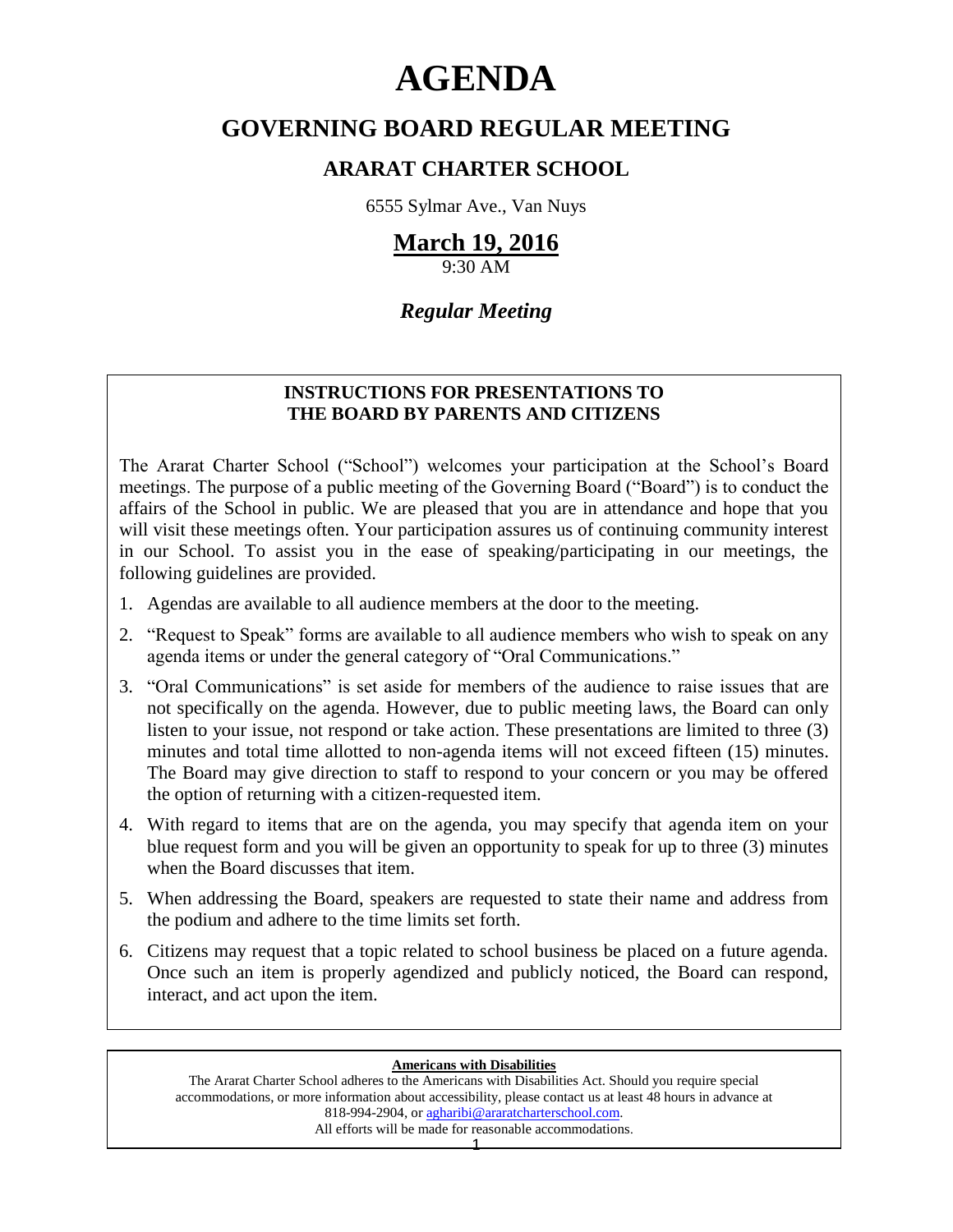#### **I. OPEN SESSION**

#### **A. CALL TO ORDER:**

Meeting was called to order by Board Chairperson, Dr. Berjouhi Koukeyan at \_\_\_\_ am.

#### **B. ROLL CALL**

| Present<br>Absent<br>Shakeh Avakian |  |
|-------------------------------------|--|
|                                     |  |
| Marlena Gonzalez                    |  |
| Lorena Gonzalez                     |  |
| John Henderson                      |  |
| Sylva Karayan                       |  |
| Berjouhi Koukeyan                   |  |
| Hermine Mahseredjian                |  |
| Mayra Perez                         |  |

#### **C. APPROVAL OF MINUTES OF BOARD MEETING OF FEBRUARY 23, 2016**

Moved by: Seconded by: Vote:

#### **II. COMMUNICATIONS**

#### **A. ORAL COMMUNICATIONS:**

*Non-agenda items: no individual presentation shall be for more than three (3) minutes and the total time for this purpose shall not exceed fifteen (15) minutes. Ordinarily, Board members will not respond to presentations and no action can be taken. However, the Board may give direction to staff following a presentation.*

#### **B. FOR INFORMATION: CHAIRPERSON'S REPORT**. (Attachment)

- **1. Update Regarding the Leasing/Purchasing and Financing of a Facility**
- **2. Update on the Diversity plan**
- **3. Revision of the Financial Policy**
- **4. Update of Personnel Handbook of Classified Employees**
- **5. Update for Sick Leave Requirement for Part-Time Classified Employees**

#### **C. FOR INFORMATION: PRINCIPAL'S REPORT.** (Attachment)

*This is a presentation of information that has occurred since the previous Board meeting. (Per attached report)*

- **1. Update on Calendar of Events**
- **2. Update on School Activities**

#### **D. FOR INFORMATION: FINANCIAL REPORT**

*This is an update from what has transpired since the last board meeting.*

**1. Budget to Date Update from Edtec**

#### **III. CONSENT AGENDA ITEMS**

*All matters listed under the consent agenda are considered by the Board to be routine and will be approved/enacted by the Board in one motion in the form listed below. Unless specifically requested by a Board member for further discussion or removed from the agenda, there will be no discussion of these items prior to the Board votes on them. The Principal recommends approval of all consent agenda items.*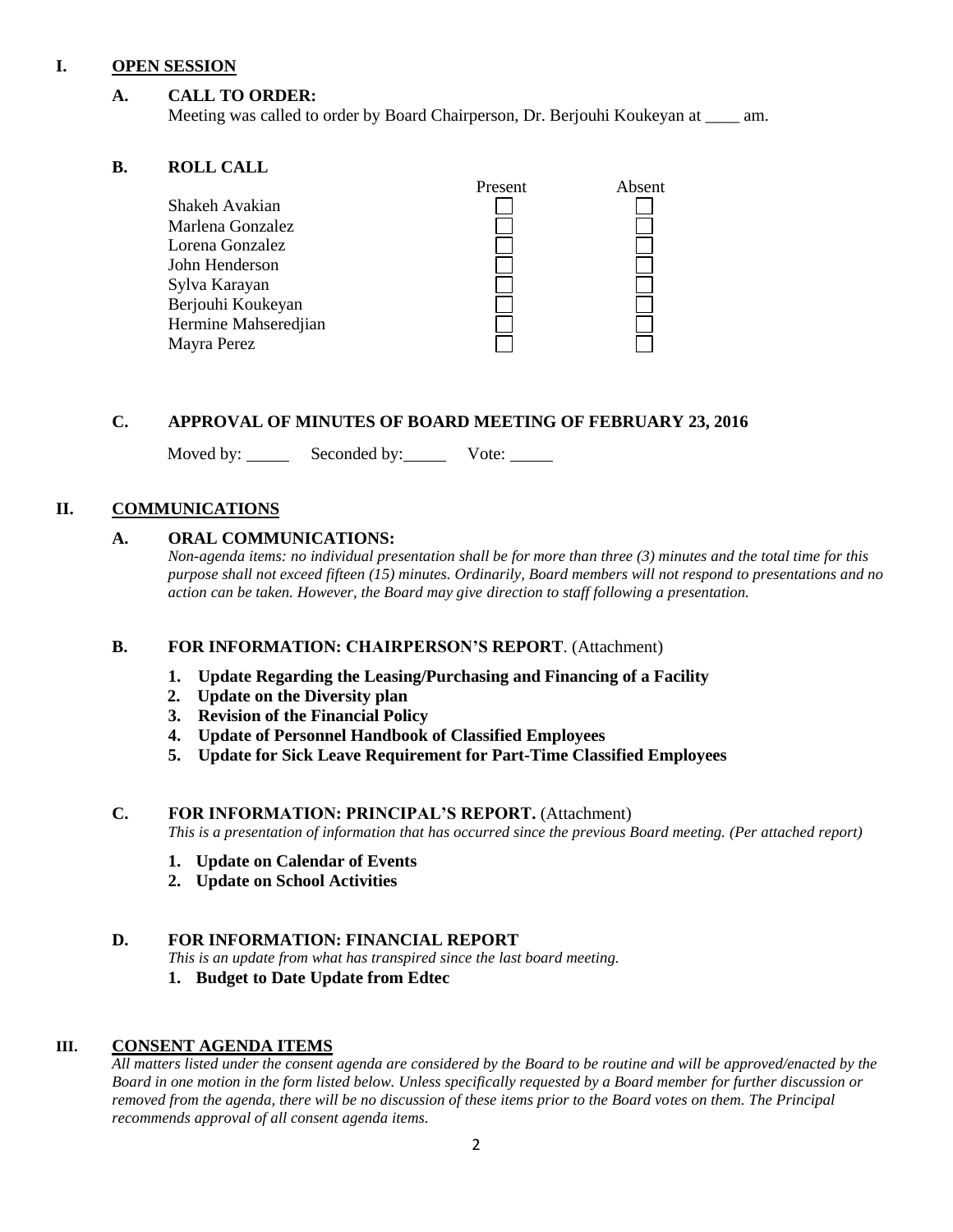#### **IV. ACTION ITEMS**

#### **A. Approval is Requested for Revision of Financial Manual Recommend approval**

 Motion by: Seconded by: Vote:

#### **B. Approval is Requested for CharterSAFE Contract Recommend approval**

 Motion by: Seconded by: Vote:

#### **C. Approval is Requested for Revision of Personnel Handbook Recommend approval**

 Motion by: Seconded by: Vote:

#### **V. INFORMATION ITEMS**/**POSSIBLE ACTION:**

- **A. Options for Special Education 2016-2017**
- **B. Update on Diversity Committee Meeting**
- **C. Options for Financial External Auditors**
- **D. Association Update**

#### **VI. CLOSED SESSION**

*Adjourned to Closed Session at\_\_\_\_\_\_\_\_\_\_\_\_ to consider and/or take action upon any of the following items:*

**Public Employee Employment (G.C. 54957)** Title:

- **Certificated Update**
- **Classified Update**

#### **CONFERENCE WITH LEGAL COUNSEL: ANTICIPATED LITIGATION**

Possible litigation pursuant to (2) or (3) of subdivision (d) of section 5495956.9: two cases

#### **VII. PUBLIC SESSION – REPORT OUT OF CLOSED SESSION**

The Governing Board will report out any action taken in closed session, if any.

The meeting was reconvened to open session at  $\qquad \qquad$ .

#### **V. FUTURE AGENDA ITEMS**

*The Board will consider items for future Board Meeting Agendas.*

#### **VI. NEXT BOARD MEETING DATE:**